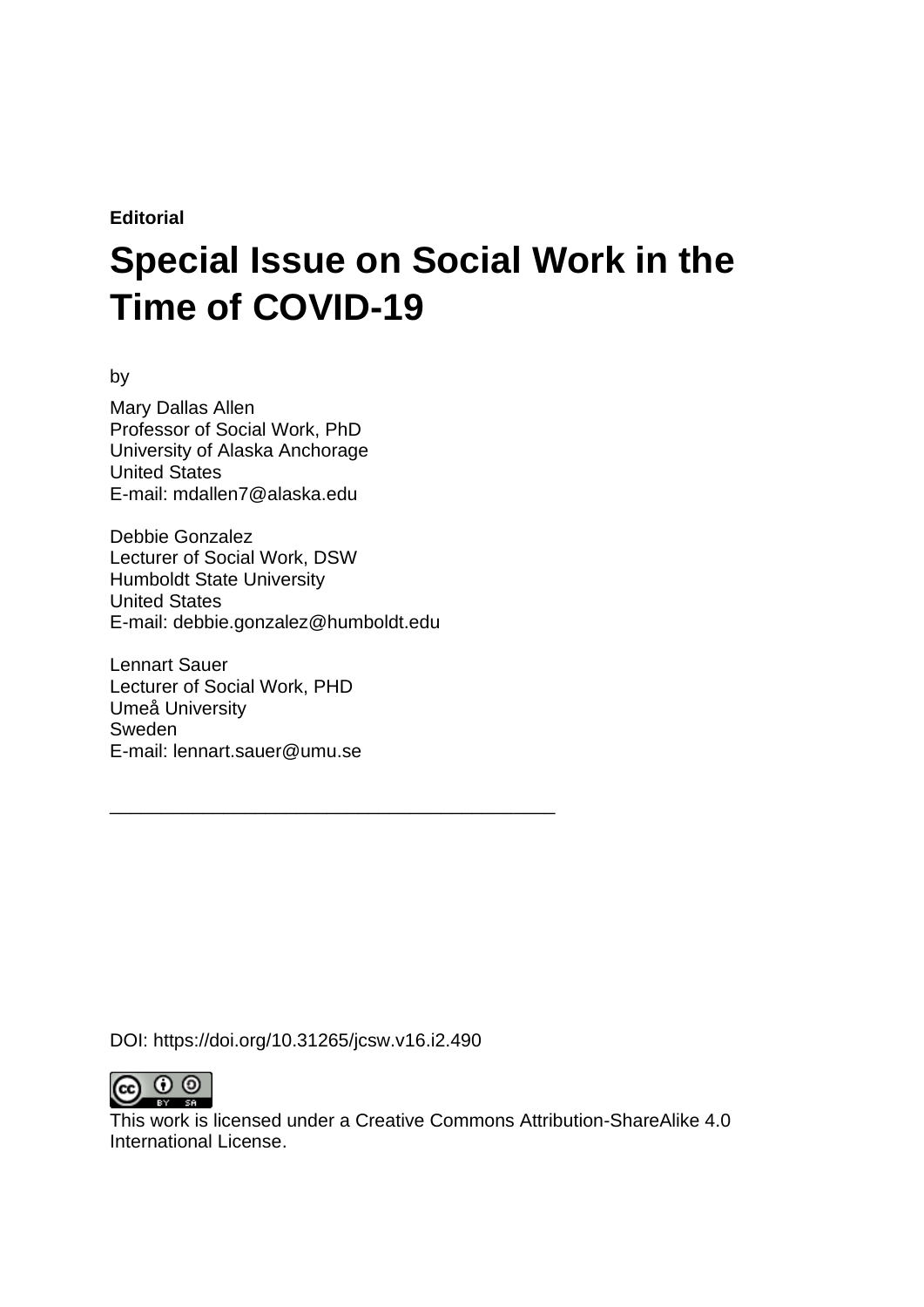#### **Introduction**

We are pleased to present the first of two editions of the special issue on social work in the time of COVID-19.

The University of the Arctic (UArctic) Thematic Network on Social Work (TNSWK) is a collaboration between international social work educators across eight different Arctic nations with a long-standing international relationship focused on northern voices and issues in social work education, practice and policy. The UArctic TNSWK is committed to promoting research and educational opportunities related to emerging social work issues in the Arctic. When the first wave of the COVID-19 pandemic resulted in worldwide travel bans and lockdowns, the TNSWK had been planning a summer 2020 in-person research meeting in Frankfurt, Germany. Since we were unable to meet to plan the Network's next steps in research, we shifted our focus to understanding the research scholarship on the impact of COVID-19 on social work education and practice, and decided to pursue a special journal issue on the topic. The Network has partnered with the *Journal of Comparative Social Work* for many years, so the TNSWK and the *Journal of Comparative Social Work* agreed to collaborate on the special issue on social work in the time of COVID-19*.* Due to the overwhelming response from the call for papers, the special issue will be published in two issues.

The special issue on social work in the time of COVID-19 examines the experience of social work practice and education during the first wave of the COVID-19 pandemic. The call for papers for the special issue was released at the beginning of September 2020, and abstracts were due on October 30, 2020. We received over 50 abstracts in response to the call for papers, which speaks to the immediate response of social work researchers across the world to generate knowledge about how the COVID-19 pandemic has affected social work education, practice and vulnerable populations. This two-edition special issue will be unique in that it provides a snapshot of the early days of the pandemic, when there were many more questions than answers.

The two editions of the special issue will highlight aspects of social work and social work education in the time of COVID-19. People across the globe are affected in different ways by the prevalent COVID-19 pandemic, and it has been a challenge for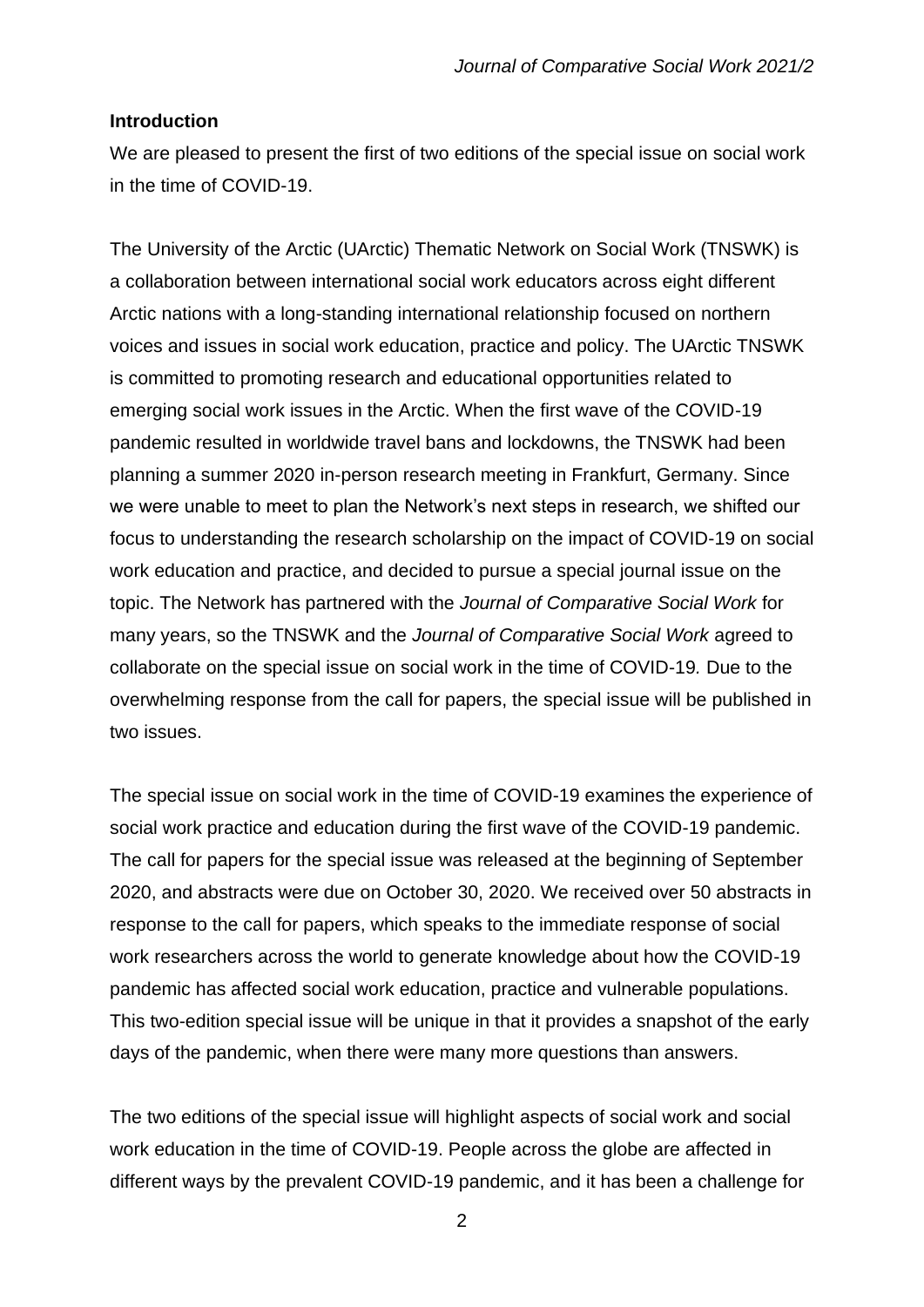social work research, education and practice. This special issue provides the opportunity to share some of the experiences made through research on social work and social work education related to COVID-19. The articles in the special issues deal with social work practice during COVID-19, a comparative analysis between different countries, cultures and contexts related to social work and COVID-19, social work education and field (practical) education in the time of Covid-19, as well as the consequences of COVID-19 for different target groups and for social workers.

When communities began locking down and issuing social distancing and isolation protocols at the start of the COVID-19 pandemic, social workers, social service organizations and schools of social work experienced unprecedented service delivery challenges. And as social workers and social work educators scrambled to support their clients and organizations, they themselves experienced pandemic-related stress and worry at home in their personal lives. It was a time of incredible uncertainty, which was compounded by a loss of connection and community. The articles in this special issue explore these experiences across three themes: impacts on clients, impacts on social work education and consequences for social work practice and the profession.

# **Impacts on Clients**

The theme *impacts on clients* highlights that the welfare state and social workers were put under pressure during the pandemic. Within this theme, the articles provide an analysis of the consequences of the Covid-19 pandemic for different target groups and social workers' concerns for their clients. When it comes to consequences for clients, the articles in this theme focus on the ethical challenges social workers deal with, the consequences of the shutdown of service and the concern that client groups in the most need and the most marginalized are the most affected. During the COVID-19 pandemic, many vulnerable groups experienced increased loneliness and mental health challenges, increased difficulty with managing social challenges and limited access to the Internet and digital tools. One of the areas within this theme is the pandemic's impact on children's well-being with a loss of physical contact, stress, sleep deprivation and sadness among children. When it comes to social workers' concerns for their clients, social workers experienced multiple work-related challenges, including difficulties with communication, worries about the clients' life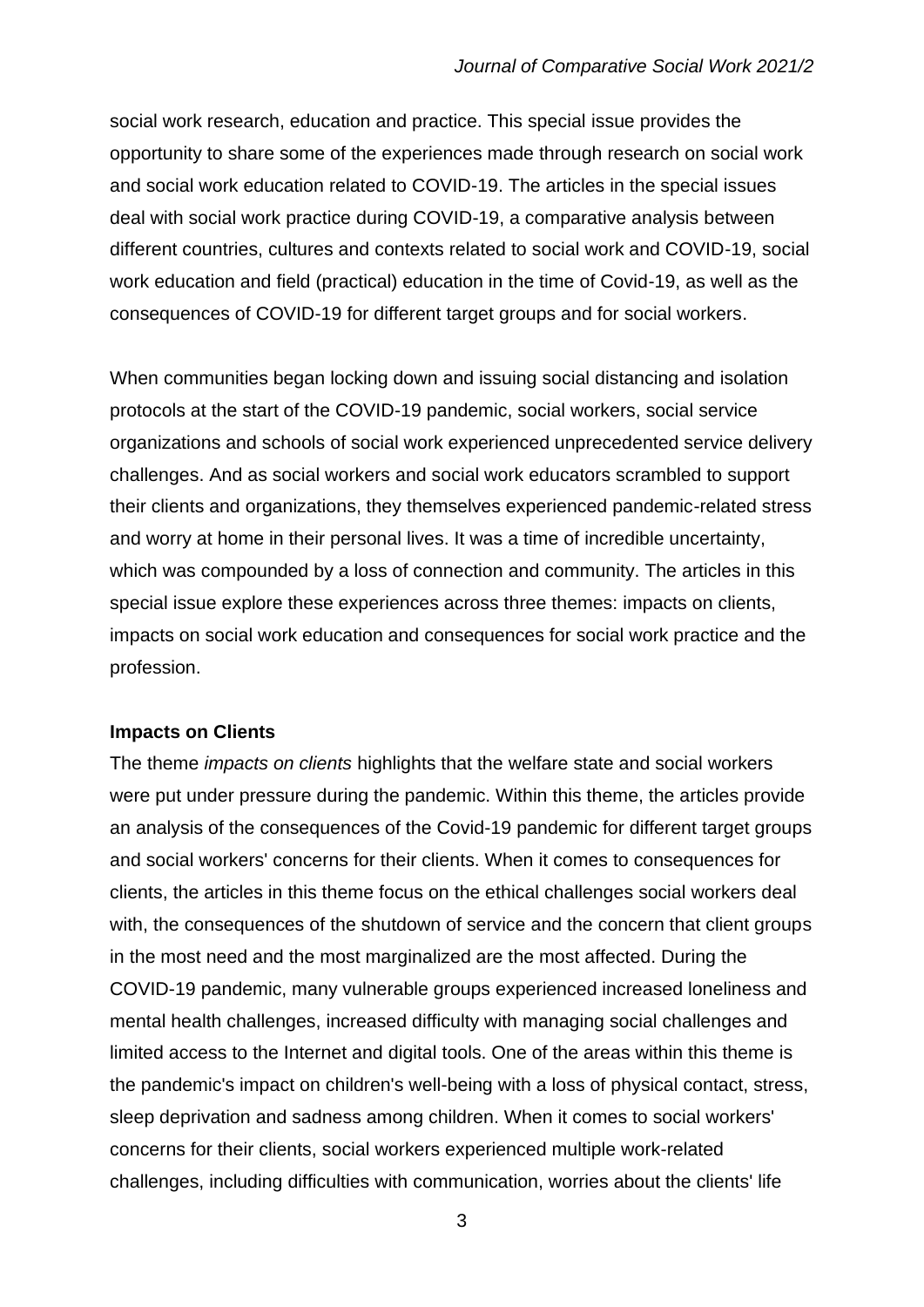situation, that the most vulnerable are the most affected and the difficulties of delivering social work services electronically.

The article, *Social workers' perceptions on clients' service needs and social work practices during the COVID-19 pandemic,* authored by Jokela, Kivipelto and Hiilamo, focuses on circumstances in Finland. The article describes the social workers' perceptions on how well social services were able to respond to clients' needs during the pandemic, and what practices in adult social work were used and developed during the outbreak of the pandemic. The data was generated from a national survey data, and the findings show that social workers could respond to clients' concrete problems, while they could not adequately respond to problems that were more complex. The findings also illustrate that social workers found that clients with more complex problems were the most affected by the COVID-19 pandemic.

The article, *Downward spirals to vulnerability: Social workers' concerns about their clients during the first wave of the COVID-19 pandemic* by Put, Bastaits, Pasteels and Massart focuses on social workers' and social service professionals' in Belgium (Flanders and the Brussels region) concerns about clients. The results are based on a large-scale online survey, with the results showing that social workers are concerned about their client's isolation, shrinking social networks and/or (increasing) loneliness. They also have a fear that the pandemic situation will lead to an aggravation of mental or psychosocial problems. Further concerns are related to increasing financial problems, and expectations that the clients will have increased family or relationship problems.

During the first wave of COVID-19, social workers were not only concerned with the loneliness of isolation, but also with the dangers of not being seen in the community, especially for the most vulnerable. In *Business as usual in unusual times: An explorative study of Norwegian child welfare,* Krane examines how Norwegian child welfare workers developed new assessments to determine when a case would be handled with a face-to face or virtual response. The study is a qualitative study of the difficulties, struggles, adaptations and strengths of 36 Norwegian child welfare social workers and nine child welfare leaders. The qualitative study explores the difficulty of addressing confidentiality and safety when conducting virtual interviews, in addition to the difficulties the workers experienced conducting child welfare work from their own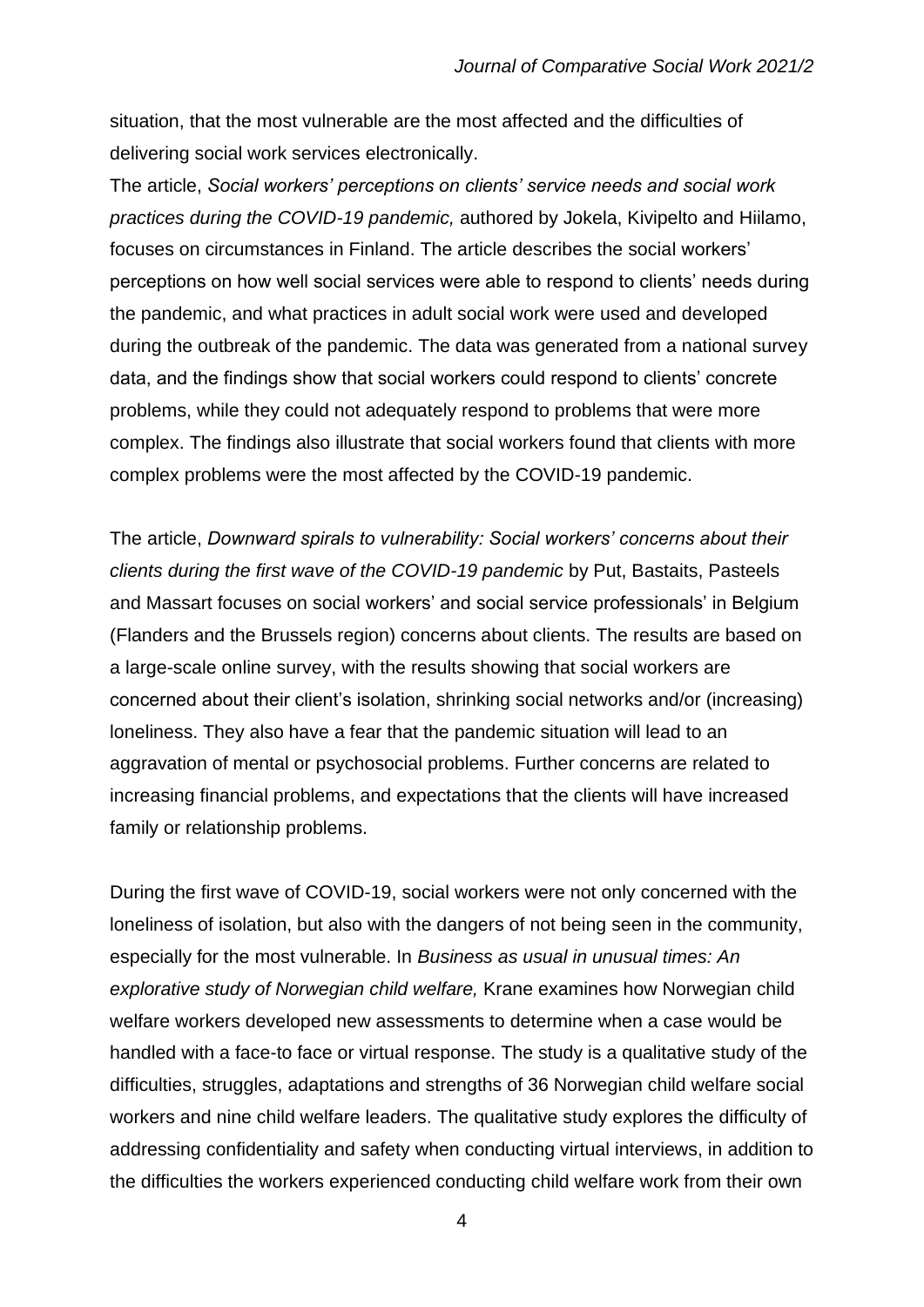homes isolated from their peers. The study highlights child welfare social workers concern for children whose families were involved with the child welfare system during the pandemic. The lockdowns and infection prevention measures resulted in many children losing an important connection to the community that helped keep them safe. The lockdown also placed child welfare workers in a precarious predicament in attempting to find a balance between providing help, support and assessment to their clients while simultaneously safeguarding their own families from the risk of the virus. Social work is relational work; the pandemic disrupted the connection between workers, clients and peers, and so engendered innovative approaches to effective social work practice.

### **Social Work Education**

In March 2020, universities across the world responded to COVID-19 community lockdowns by closing campuses and moving courses online. For social work education, this had significant impacts on students, instructors and field education supervisors and instructors. In *Key competencies in social work through field*  placement: Teaching and learning in Ukraine in the time of COVID-19, Gusak and Volhyna examine the effects of COVID-19 on field education in the Ukraine, using interviews with field supervisors, a student survey and student final self-assessment of competencies. The study describes the challenges that students experienced when the dormitories closed and they returned home to complete their college courses online. Students struggled with accessing online education due to lack of Internet access, limited digital skills and lack of access to computers. Moreover, students experienced multiple stressors, including isolation and a loss of support from close friends. COVID-19 has also impacted social work education instructors/lecturers who experienced multiple changes at once, which required them to negotiate with field agencies, identify new online field placements, learn new digital tools and develop new procedures for signing documents and meeting with field agencies. This study found that when classes were moved online at the beginning of the lockdown, the university was not prepared, as there were not enough licensed accounts, some lecturers had never used web conferencing and some lecturers were not trained in the learning management system.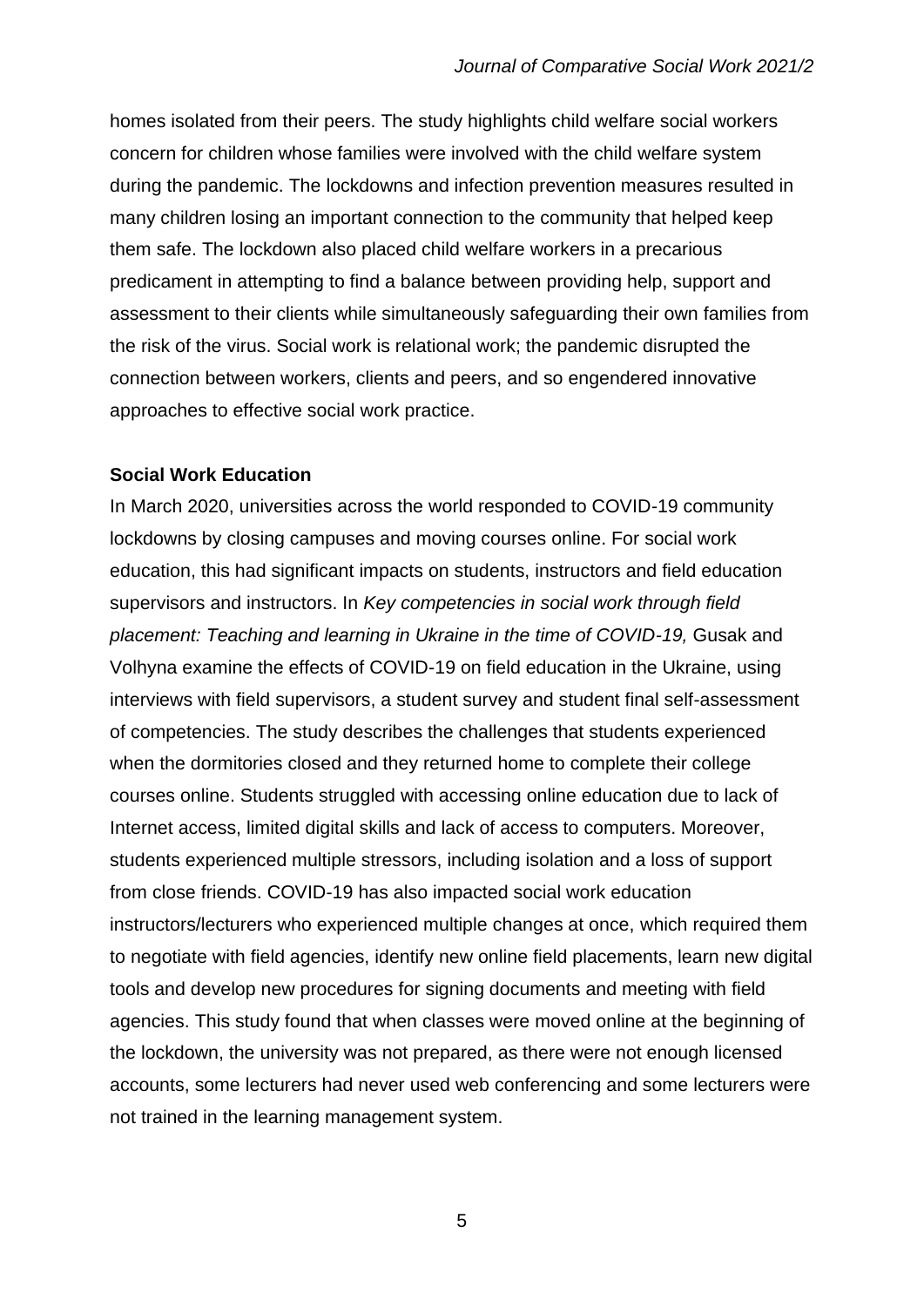Jessica Ossais and colleagues explore how the pandemic affected field placements in *Canadian social work field education during a global pandemic: A comparison of student and field instructor perspectives.* For this study, the authors collected online surveys of field instructors and BSW and MSW students attending CASWE-ACFTS accredited schools of social work in Canada. The article examines the impact of COVID-19 on students' mental health and their experience of field education. Students reported that COVID-19 and social isolation negatively impacted their mental health, and that they had difficulty maintaining a work and home life balance during their practicum. Regarding their experience with field education, students reported a reduction in practicum hours, placements ending early, placements moving online, reduced learning goals and expectations, as well as changes in field placements. Students also reported diminished learning experiences due to the lack of a face-to-face practice. Students were concerned that ending their practicum early reduced their ability to complete practicum activities, limited their closure with clients and staff, and might have had a negative impact on clients. Most students in this study reported access to technology to complete their practicum, and many students did not perceive technology to be a barrier. This article also describes field instructors' experience of COVID-19. Field instructors also reported that COVID-19 impacted their mental health and wellness, and they reported multiple impacts on field education, including a partial or complete transition to online field education, a reduction in field education hours and their practicum terminating early. In this study, field instructors reported that they received adequate training on technology, and were satisfied with the support and resources provided by the institution. Lastly, Ossais et al. report that students and field instructors had different levels of satisfaction with supervision, as field instructors reported more satisfaction with the level of supervision than students.

#### **Consequences for Practice and Profession**

During the first wave of the COVID-19 pandemic, social workers and social service organizations were not prepared for the impact of infection prevention and control measures on social work practice, or for the health and mental health effects of a global pandemic. As agencies closed during lockdowns, many social service organizations transitioned to distance-delivered telehealth services, and workers began providing services from home. Consequently, social workers developed new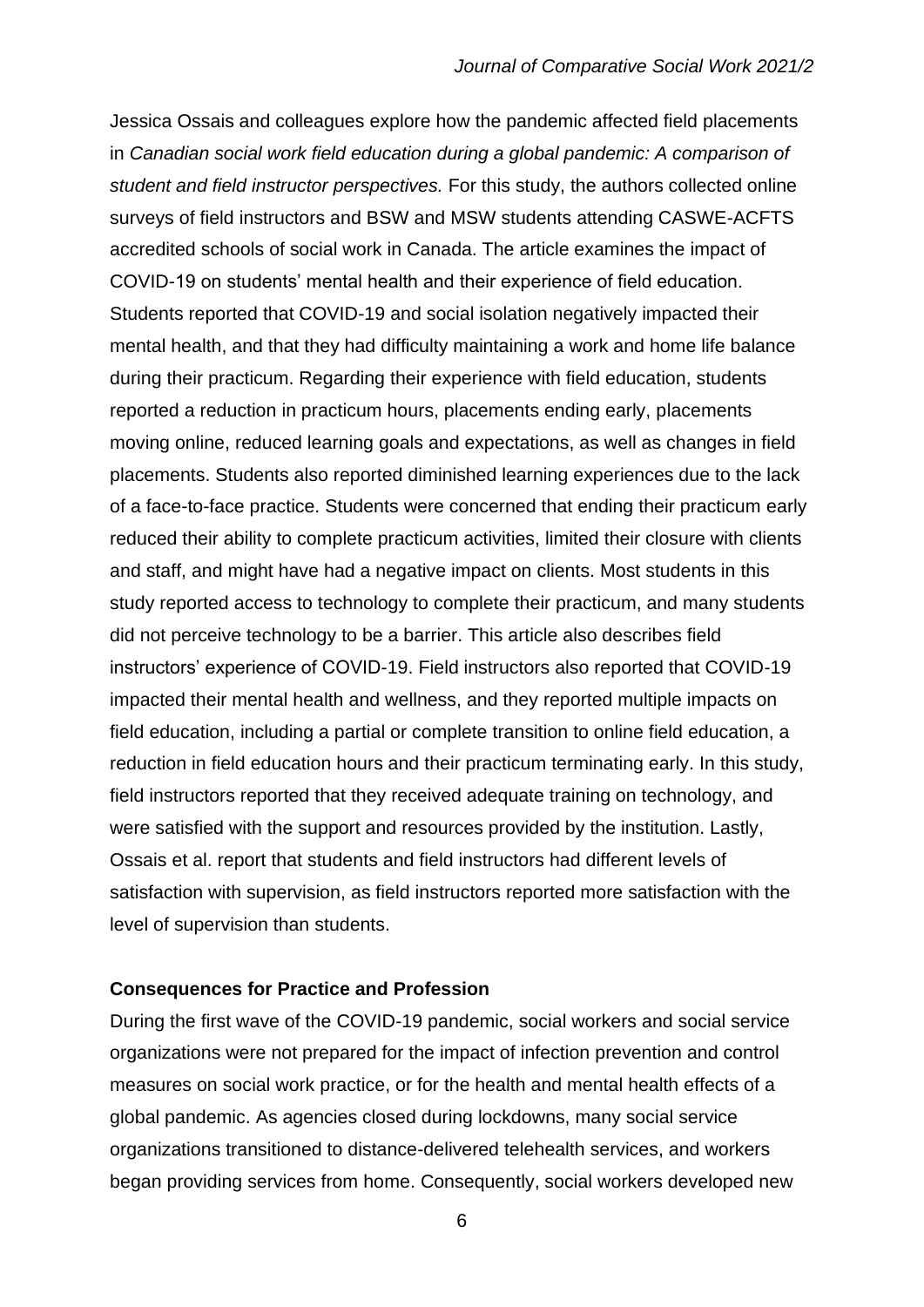insights on the provision of remote social work services, managing online meetings and balancing work and family responsibilities. However, the pandemic also highlighted inequalities in access to technology, the Internet and the digital infrastructure. In their mixed methods study of Canadian child welfare workers, Baker, Berens, Williams, Bruer, Evans and Price describe the impact of the first and second waves of COVID-19 on rural and urban social workers' perceptions of safety, stress, worry and organizational support. They report that rural and urban child welfare social workers made similar modifications to service delivery through remote delivery, physical distancing and personal protective equipment (PPE) use. In addition, rural social workers began providing services outdoors in wave two. The authors report that in the first wave of the pandemic, rural social workers reported more stress, worry and a need for mental health services, while in phase two urban social workers reported an increase in stress and a need for mental health services. Rural social workers also experienced specific challenges related to limited access to technology, the Internet and infrastructure. This paper emphasizes the importance of supporting social workers' overall well-being to reduce burnout.

In the article by Aasback and Røkkum, *Domesticating Technology in Pandemic Social Work,* the authors explore how social workers in Norway adapted the use of digital technology to deliver services and support based on relationships, community building and the values of social work within a digital medium. The article explores a common theme of how technology influenced the delivery of social work practices and expanded social worker's digital tool box in the first wave of the pandemic. Access to technology and knowledge of how to use technology emerged as an important skill to sustain professional relationships and a sense of community in the early stages of the lockdowns. The pandemic created a parallel struggle experienced by social work professionals and clients, but highlighting the importance of continued contact for vulnerable clients. The authors' conceptual framework of domestication theory provides a perspective on the role social workers and clients had in "tinkering" with the integration of technology into social work practice.

The articles on field education in Canada and Ukraine by Ossais et al. and Gusak and Volhyna also provide insight into the future of social work education and field education. The article by Gusak and Volhyna describes the innovations in field